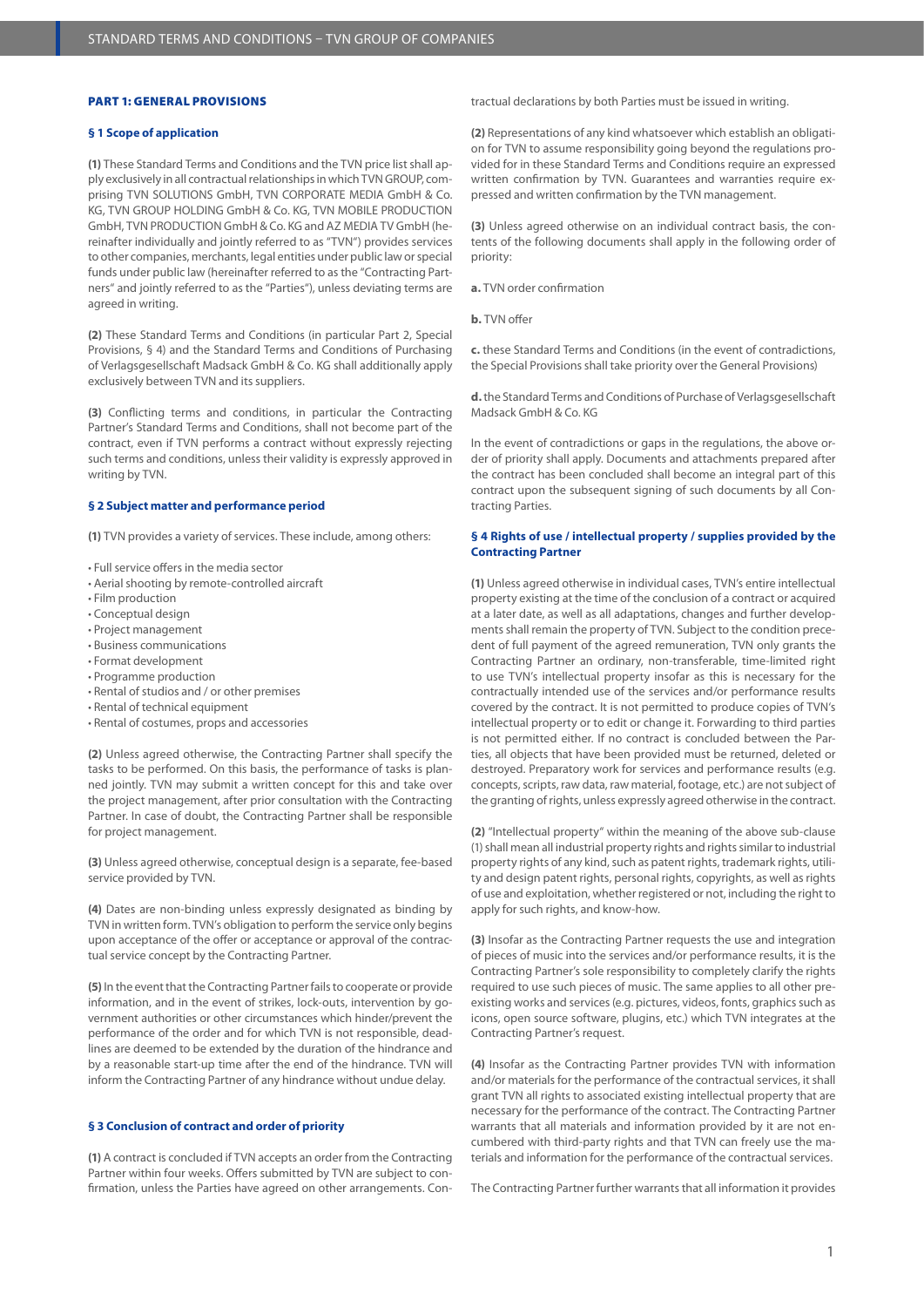to TVN is correct and complete. Finally, the Contracting Partner warrants that all information and materials made available to TVN and their contractual use by TVN do not violate any legal regulations.

The Contracting Partner undertakes to indemnify TVN on first demand from and against all claims by third parties that are not compatible with the above warranties and the above granting of rights. This also comprises the costs of any necessary legal defence.

TVN is not obligated to inspect the materials and information provided by the Contracting Partner for correctness and completeness or permissibility of use.

Reference is hereby made to the Contracting Partner's further cooperation obligations under § 7 below.

# **§ 5 Term / termination**

**(1)** Insofar as the contract involving a service provided by TVN is a continuing obligation (Dauerschuldverhältnis), it is concluded for an unlimited period of time, unless agreed otherwise.

**(2)** In the cases provided for in sub-clause (1), the contract can be terminated upon one day's notice with effect as per the end of the day if the remuneration for the contractual services is calculated on the basis of days, upon one week's notice with effect as per the end of the business week if the remuneration for the contractual services is calculated on the basis of weeks, or upon one month's notice with effect as per the end of the month if the remuneration for the contractual services is calculated on the basis of months.

**(3)** The Contracting Partner may terminate the contract at any time. In the event of termination before the start of performance, TVN is entitled to request payment of the agreed remuneration as follows:

• up to 30 days before the start of performance: 30 % of the total contract value

• up to 14 days before the start of performance: 40 % of the total contract value

• up to 7 days before the start of performance: 60 % of the total contract value

• up to 48 hours before the start of performance: 80 % of the total contract value

• up to 24 hours before the start of performance: 90 % of the total contract value

In the event of later termination (i.e. during the last 24 hours before the start of performance or after the start of performance, 100 % of the total contract value shall be due.

The Contracting Partner shall be free to provide proof that, due to the termination of the contract, TVN has saved deductible expenses going beyond this.

**(4)** The above shall not affect either Party's right to extraordinarily terminate the contract for cause. A good cause justifying a termination by TVN shall be deemed to exist if

• the performance of the contract becomes legally or factually impossible for reasons for which TVN is not responsible;

• the Contracting Partner is in default of payment;

• the Contracting Partner repeatedly fails to comply with its obligation to cooperate despite a corresponding request including the setting of a deadline;

• the Contracting Partner has a rating with S & P (Standard and Poor's), A.M. Best or Moody's and this rating falls below the "secure" area;

• the Contracting Partner has filed a petition for the opening of insolvency proceedings against its assets;

• insolvency proceedings have been opened against the Contracting Partner's assets;

• the Contracting Partner merges with another entity or its ownership

or control structure changes with regard to a share of at least 25%. Excluded from this are all mergers or changes in ownership or control that are carried out with companies affiliated with the Contracting Partner in accordance with section 15 Stock Corporation Act (AktG);

• the country in which the Contracting Partner has its registered office or head office becomes involved in a civil war or in armed hostilities with another country, even if war is not officially declared and such country is partially or completely occupied by another power.

**(5)** If TVN terminates the contract extraordinarily for a good cause for which the Contracting Partner is responsible, the Contracting Partner shall compensate TVN for the loss incurred. TVN may demand payment of lump-sum damages in the amount of the order value or the agreed remuneration for the agreed term of the contract. The Contracting Partner is free to provide proof that, as a result of the termination, TVN has not incurred any loss or that the loss incurred was lower.

**(6)** If TVN is in default with the performance owed, a termination for cause by the Contracting Partner requires in any case, irrespective of the further preconditions, that TVN has failed to comply with a period of grace of at least ten working days set by the Contracting Partner.

**(7)** Notice of termination must always be given in writing.

#### **§ 6 TVN contact persons / employees**

**(1)** TVN alone is authorised to give instructions to the employees deployed by TVN to provide the services. TVN's employees are not integrated into the Contracting Partner's company.

**(2)** Agreements concerning the content of the services can only bindingly be made between the Contracting Partner and the TVN project coordinator/project manager. Other TVN employees are not authorised to make or accept declarations on behalf of TVN.

**(3)** TVN decides which employees are to be deployed and reserves the right to replace them at any time. TVN is entitled to use freelancers and other companies within the framework of the performance of the order.

## **§ 7 Contracting Partner's obligation to cooperate**

**(1)** The Contracting Partner shall provide TVN with all information required for the performance of the contractual services in a complete, timely and truthful manner.

**(2)** The Contracting Partner shall make available to TVN in good time, free of charge and in accordance with TVN's specifications all necessary technical facilities which are required for the provision of the services but are not to be provided by TVN under the terms of the contract, such as the technical environment, and shall keep these in a functional and proper condition during the period of performance.

**(3)** The Contracting Partner shall cooperate to the necessary extent and free of charge in the performance of the order, e.g. by making available employees, work premises, technical environments, software, data and telecommunication facilities. It shall grant TVN directly and by means of remote data transmission access to hardware and software and, if necessary, to technical equipment. It shall without undue delay answer questions, review results and test production, software and technical equipment.

**(4)** The Contracting Partner is responsible for securing its technical equipment and data in accordance with state-of-the-art technology. In the absence of an expressed written notice to the contrary, TVN employees are entitled to assume that the technical equipment and all data with which they can come into contact are secured.

**(5)** The Contracting Partner shall take reasonable precautions for the event that the technical equipment, hardware and software do not work properly in whole or in part (e.g. by regular inspections of the technical equipment, data backups, fault diagnosis and regular review of the re-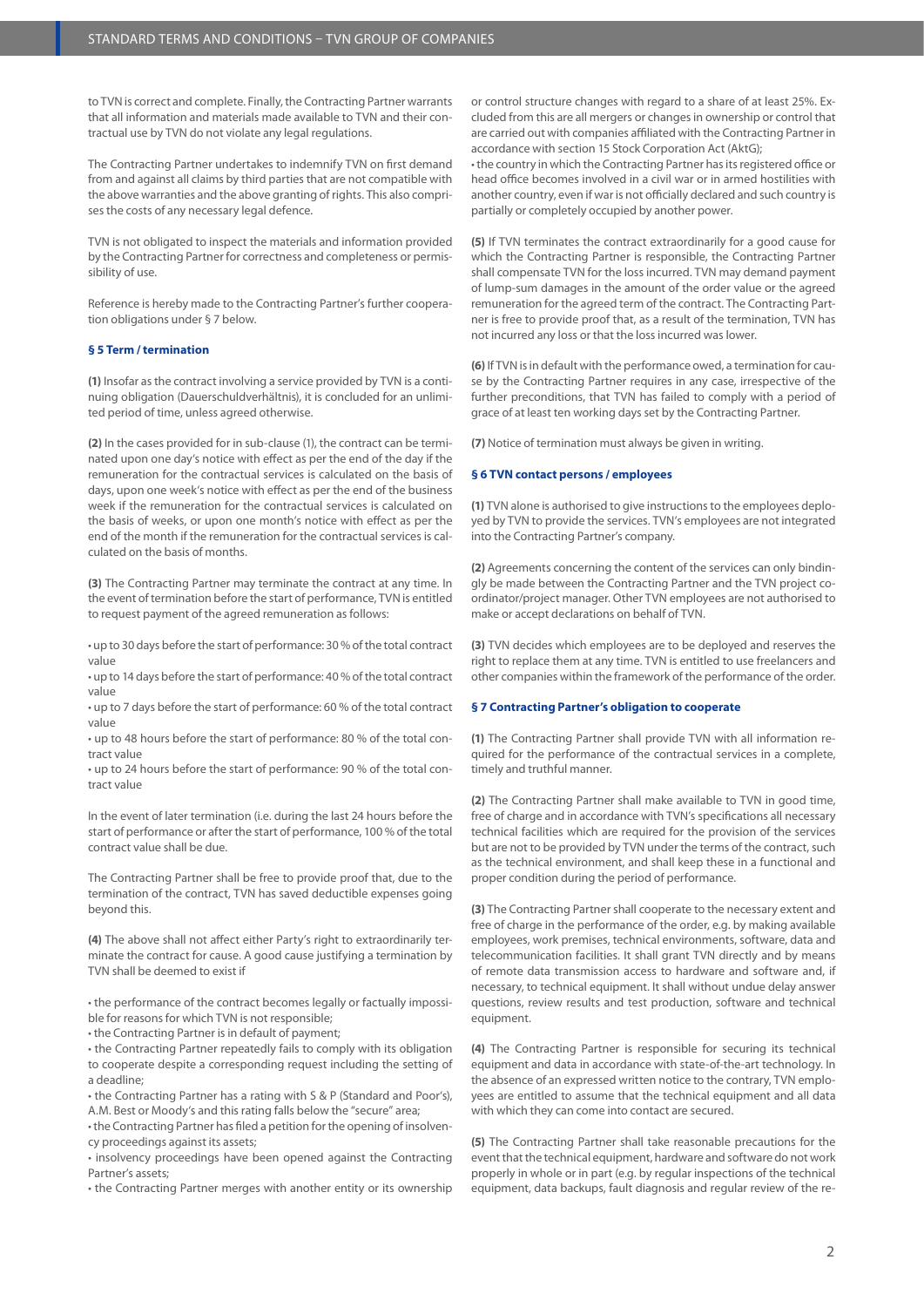sults). It is the Contracting Partner's responsibility to ensure that third parties properly operate the necessary working environment.

**(6)** The Contracting Partner shall name in writing a contact person, an address, a mobile number and an e-mail address for TVN to ensure availability of the contact person, especially in the event of live broadcasts and mobile production. The contact person must be in a position to make the necessary decisions on behalf of the Contracting Partner or to bring about such decisions immediately. The contact person ensures good cooperation with the contact person at TVN. The Contracting Partner's employees whose work is required for the performance of the order are to be released from other duties to an appropriate extent and are to be informed in accordance with the arrangements of the order.

**(7)** The obligations to cooperate as described in § 7 are genuine primary obligations of the Contracting Partner. The Contracting Partner is liable to TVN for any disadvantages, losses or additional costs incurred by TVN as a result of a culpable breach of these obligations.

# **§ 8 Remuneration and payment terms**

**(1)** Unless agreed otherwise, the remuneration to be paid to TVN is based on the current TVN price lists.

**(2)** All prices are plus value added tax, unless the sale is exempt from value added tax.

**(3)** TVN is entitled to invoice services or partial services.

**(4)** TVN is entitled to demand partial or full advance payment or security in the form of guarantees, credit securities, liens, land charges etc. if there is no pre-existing business relationship with the Contracting Partner, if the delivery is to be made to a country other than Germany or the Contracting Partner has its registered office abroad, or if there are reasons to doubt the punctual payment by the Contractual Partner. If doubts about the Contracting Partner's solvency arise after the conclusion of the contract – and also in the event of a good cause as provided for in § 5 (4) – TVN may revoke the payment terms granted and request immediate payment.

**(5)** The remuneration shall be due upon issue of the invoice.

**(6)** Complaints about invoices must be lodged within seven days of receipt of the invoice. After expiry of this period, the invoice shall be deemed to have been accepted and the Contracting Partner shall be barred from raising objections to the invoice. Objections to the invoice do not result in payment not falling due on the specified date.

**(7)** Invoicing on a time-and-materials basis is carried out upon presentation of the activity reports customary at TVN. The Contracting Partner may object to the stipulations made there only in writing and in accordance with sub-clause (6).

**(8)** Travel times, travel costs and subsistence expenses are calculated according to the TVN price list, depending on the place of employment of the relevant TVN employee. Travel time and costs are incurred on journeys between the employee's place of employment and the Contracting Partner's respective place of deployment or between various places of deployment of the Contracting Partner.

**(9)** Set-offs by the Contracting Partner are only permitted if its claims are uncontested or have been finally and bindingly determined. A right of retention can only be asserted in relation to claims that originate from the same legal relationship. The Contracting Partner cannot assign any claims against TVN to third parties, notwithstanding the provision of section 354 a of the Commercial Code (HGB).

**(10)** Insofar as the Contracting Partner fails to fulfil its payment obligations in accordance with the contract, TVN is entitled, without prejudice to other rights, to withhold contractual, further or other services concerning the Contracting Partner until the outstanding amount has been paid in full in accordance with the contract.

**(11)** TVN is entitled to invoice the Contracting Partner for the contributions to the artists' social security fund (Künstler-Sozialkasse) as well as for royalties to be paid to collecting societies such as GEMA and for taxes of foreign artists with an additional 15% service fee.

**(12)** If the contract is concluded and performed as intra-Community trade within the EC and the Contracting Partner fails to provide TVN with its VAT identification number, TVN shall be entitled to invoice and demand payment of the relevant German value added tax in addition to the agreed remuneration.

# **§ 9 Warranty**

**(1)** Public statements, recommendations or advertising by TVN do not represent contractual quality descriptions, unless TVN and the Contracting Partner have contractually agreed that such information is to constitute a quality description.

**(2)** Performance under a contract for works and services

**a.** In the case of defects in a work, TVN shall at its discretion initially rectify the defect or produce a new work.

**b.** Insofar as TVN earnestly and finally refuses to perform the service, refuses rectification or replacement due to disproportionate costs or if rectification or replacement fails or is unreasonable for TVN, the Contracting Partner may at its discretion and in lieu of performance only demand a reduction of the remuneration (price reduction) or cancellation of the contract (withdrawal) and damages within the scope of the liability limitations in accordance with these Standard Terms and Conditions.

**c.** In the event of a minor breach of contract, in particular in case of only minor defects, the Contracting Partner is not entitled to withdraw from the contract.

**d.** Defects in a work must be notified in writing within two weeks of delivery – in the case of hidden defects within two weeks of their discovery. The written notification must also contain the designated error.

**e.** If the Contracting Partner receives faulty instructions or descriptions, TVN is only obligated to supply fault-free instructions or descriptions, and this obligation furthermore only applies if the fault in the instructions or description hinders the proper assembly or use of the work.

**f.** If it is found that the work sent in by the Contracting Partner for rectification of defects is free of defects, TVN may invoice the Contracting Partner for the expenses incurred in examining the defectiveness of the work.

**g.** After the successful completion of the functional test, the Contracting Partner must formally confirm acceptance in writing without undue delay. If a work performance involves several individual works that can be used by the Contracting Partner independently of each other, these individual works are to be accepted separately. If partial works are defined in a contract for works and services, TVN may make partial works available for acceptance. Subsequent acceptance tests will only verify whether the parts that were accepted earlier also interact correctly with the new parts.

**h.** If the contract involves the creation of a script, production concept or other concept, in particular for the development, modification or extension of the service, TVN may demand separate formal acceptance of the concept.

**i.** Within a period set by TVN, no more than five working days after delivery of the work or notification of completion, the Contracting Partner must inspect the work result and, via the contact person, either confirm acceptance in writing or make notification in writing of the detected defects, including an exact description. If the Contracting Partner fails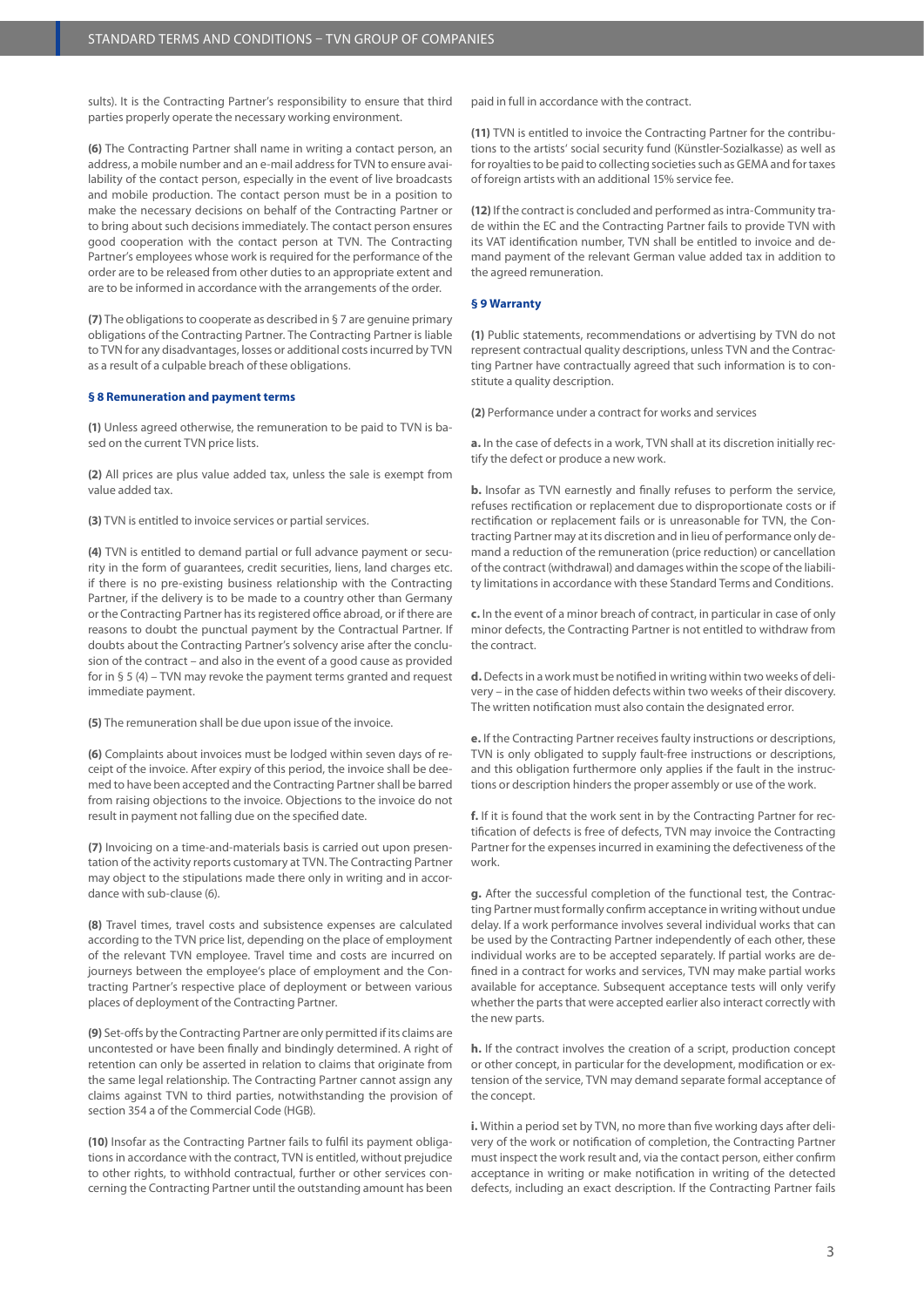to make notification within this period and uses the service without giving notice of defects, the service shall be deemed to have been accepted. Minor defects shall not entitle the Contracting Partner to refuse acceptance. For live productions, acceptance must be confirmed immediately. Any defects detected must be reported immediately.

## **(3)** Purchase

**a.** The Contracting Partner shall immediately notify TVN in writing of any defects that occur, including an exact description of the defect and any information that is useful for the elimination of the defect (obligation to give notice of defects according to section 377 HGB). Only the contact person defined in accordance with § 7 (6) above is authorised to give notice of defects.

**b.** TVN may primarily provide warranty by rectification of defects. The urgency of the rectification of the defect depends on the degree of the impairment of operations and on the type of production.

**c.** If rectification irremediably fails, the Contracting Partner may reduce the remuneration or withdraw from the contract subject to the legal requirements.

**d.** The liability provisions of these Standard Terms and Conditions shall apply to damages and compensation for expenses. Other warranty rights are excluded.

**(4)** Warranty claims shall become time-barred after expiry of one year from acceptance or, for purchases, from transfer of risk.

# **§ 10 Reservation of title**

**(1)** Insofar as the object of the contractual performance is a purchase of goods and products, such goods and products shall remain the property of TVN until all claims to which TVN is entitled under the business relationship with the Contracting Partner have been satisfied (reserved-title goods). This also applies if individual or all claims of TVN are included in a current account and the balance has been calculated and accepted.

**(2)** The Contracting Partner is only entitled to sell the reserved-title goods in the ordinary course of business if it simultaneously assigns to TVN all claims against its customers or third parties arising from such resale. If reserved-title goods are sold unprocessed or after processing or combination with objects that are the exclusive property of the Contracting Partner, the Contracting Partner hereby assigns to TVN in full the claims arising from the resale. TVN hereby accepts the assignment. The Contracting Partner shall continue to be entitled to collect such claims, even after they have been assigned. TVN has the right to collect the claims itself; however, TVN undertakes not to collect the claims as long as the Contracting Partner properly fulfils its payment obligations and other duties.

**(3)** If the Contracting Partner – after processing/combination – sells reserved-title goods together with goods not belonging to TVN, the Contracting Partner simultaneously assigns the claims arising from the resale in the amount of the value of the reserved-title goods, with all ancillary rights and priority over the rest. TVN hereby accepts the assignment. Sub-clause (2) shall apply mutatis mutandis to the collection of such claims.

**(4)** TVN shall have the right to request that the Contracting Partner notify TVN of the assigned claims and their debtors, provide TVN with all information required for the collection of such claims, deliver the associated documents, and notify the debtors of the assignment.

**(5)** The Contracting Partner must notify TVN without undue delay of any seizures and other interference by third parties with the reserved-title goods and must provide all related documents.

**(6)** The Contracting Partner must inform TVN without undue delay of any damage to or loss of the reserved-title goods.

**(7)** In the event of default of payment or other substantial breaches of contract by the Contracting Partner, TVN is entitled to take back the reserved-title goods. In this case the Contracting Partner is obligated to assign claims for restitution against third parties to TVN. The Contracting Partner hereby irrevocably permits TVN to enter the Contracting Partner's premises where the reserved-title goods are stored in order to enable TVN to inspect or, if applicable, to remove the goods.

**(8)** The Contracting Partner is not permitted to pledge the reserved-title goods or to assign them as security except with the written consent of TVN.

**(9)** The reference value for calculating the value of the security is TVN's selling price, less 10% if the goods are no longer in mint condition.

## **§ 11 TVN's liability**

**(1)** TVN has unlimited liability for intent and gross negligence, for damage to life or limb, malicious intent and product liability, assumed guarantees and mandatory statutory provisions.

**(2)** In the event of a breach of a material contractual obligation TVN is liable in the amount of the typical contractual loss. The contract value of the individual order represents the typical contractual loss. In the event of data loss by the Contracting Partner, TVN is only liable for the expenditure necessary to restore the data, but always limited to the contractual value of the individual contract. The Federal Court of Justice (BGH) regards as material contractual obligations or cardinal obligations such obligations the fulfilment of which is essential for the proper performance of the contract and on compliance with which the other Contractual Party relies and is entitled to rely.

**(3)** In all other cases, TVN's liability is excluded.

**(4)** The above provisions also apply to any breaches of duty by TVN's legal representatives or assigned vicarious agents.

**(5)** With the exception of the mandatory statutory liability in accordance with § 11 (1), all claims against TVN for damages or compensation for futile expenditure in the case of contractual and non-contractual liability shall become time-barred after expiry of one year.

**(6)** Events of force majeure which prevent TVN, its suppliers or other vicarious agents from processing the contract shall release TVN from the obligation to perform the contract until the event of force majeure has ended. Insofar as such events are material with regard to TVN's obligation and TVN is not responsible for such events, including with regard to the selection of its vicarious agents, the following events shall be deemed equivalent to events of force majeure: industrial action, fluctuations/interruptions in energy or signal supplies, breaches of contract by upstream contractual partners in the case of rental objects. If the disruption lasts longer than one week, each Party is entitled to withdraw from the contract in writing with immediate effect. Claims by the Contracting Partner that go beyond the above shall be excluded.

### **§ 12 Confidentiality and data protection**

**(1)** The Contracting Partners undertake to treat with strict confidentiality, for an unlimited time, all knowledge of TVN's confidential information and business secrets obtained during the performance of the order, and to only use the above within the framework of the performance of the order. TVN's business secrets include, in particular, the prices and the services provided under these Standard Terms and Conditions.

**(2)** The Contracting Partner may only make information relevant to the contract available to employees and other third parties to the extent necessary in order to exercise the right of use granted to it; otherwise it shall keep all information secret. The Contracting Partner will inform anyone to whom it grants access to information relevant to the contract in writing about TVN's rights to the contractual services and the obligation to keep them confidential, and will obligate such persons in writing to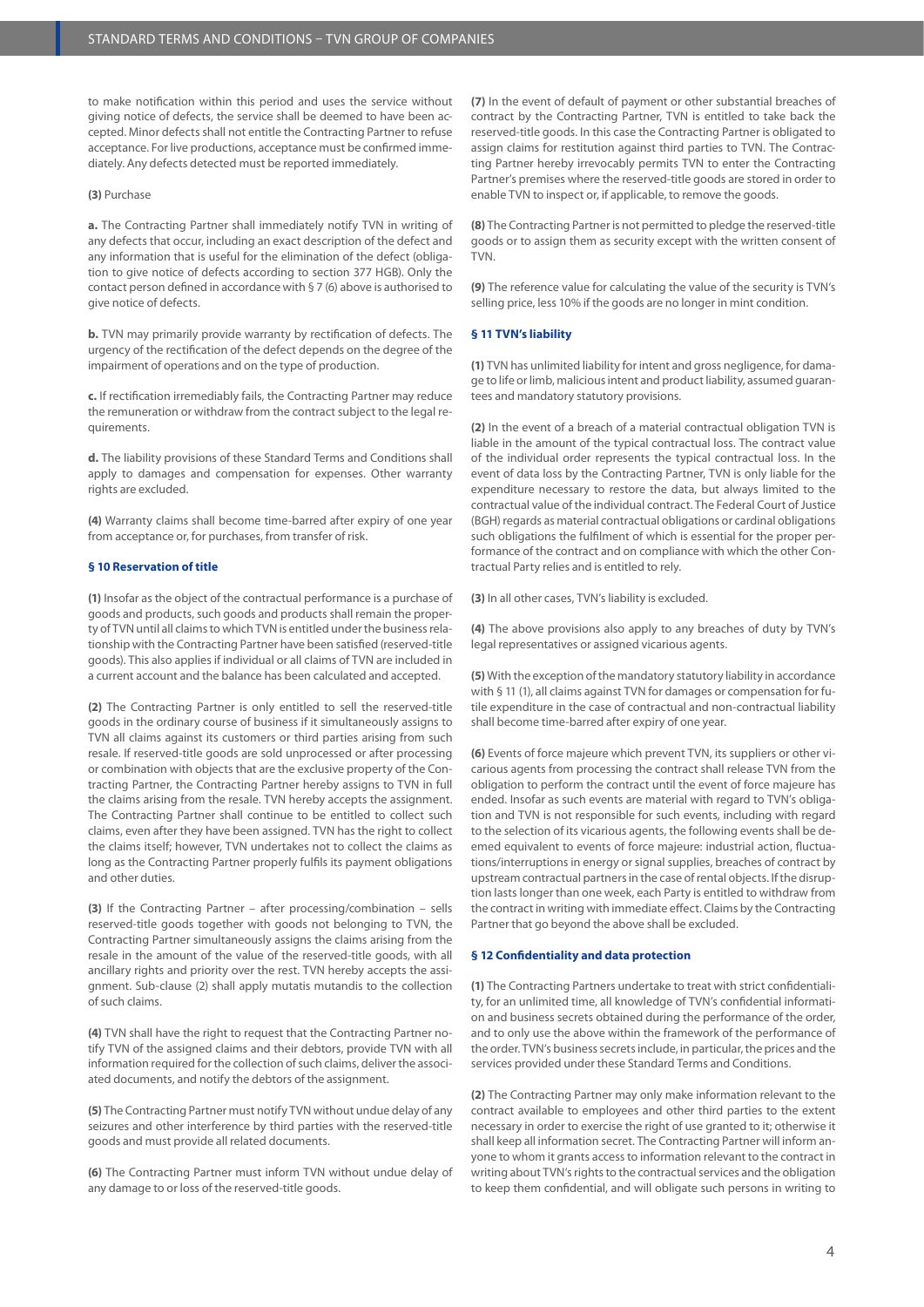observe the confidentiality duties.

**(3)** The Parties undertake to observe the rules of data protection law. Insofar as TVN is granted access to the Contracting Partner's technology, hardware and software (e.g. during productions), this is not intended to constitute a commercial processing or use of personal data by TVN. Rather, a transfer of personal data only occurs in exceptional cases as a secondary consequence of TVN's contractual services. Should it be necessary in individual cases, the Parties shall record their mutual data protection obligations in a separate contract for the processing of personal data.

# **§ 13 Change of the contents of performance (change request)**

**(1)** Insofar as the Contracting Partner wishes to change the contractually agreed services after the conclusion of an individual contract, it may submit a change request to TVN. TVN will provide notification within a reasonable period of time, at the latest after ten working days, as to whether the change is possible and what effect it will have on the contractual services, in particular taking into account the time schedule, the quality of the service and the remuneration (supplementary offer). The Contracting Partner shall then inform TVN in writing as soon as possible whether it wishes to maintain its requested change under these terms by accepting the supplementary offer or whether it wishes to continue the contract under the contractually agreed terms.

**(2)** If the examination of a change request leads to more than insignificant expenses, TVN may invoice the expenses caused by the examination separately in accordance with § 8, unless agreed otherwise.

**(3)** Pending agreement on the change, work shall continue under the existing contract. Instead, the Contracting Partner may demand that the work be suspended in whole or in part or be finally discontinued. In such cases, § 5 applies.

## **§ 14 Rights and obligations to include credits / self-promotion**

**(1)** In the case of media productions, in particular film or television productions, which are produced with significant editorial participation by TVN, the production by TVN must be indicated in the opening title or closing credits. At the same time, the TVN logo must be displayed.

TVN is also entitled to integrate its name and logo or other distinguishing features and codes in a manner customary in the industry into the contractual services and performance results. The Contracting Partner is obligated to retain unchanged such integrations as well as all protective notices such as copyright notices.

**(2)** Even beyond the term of the contract, TVN is entitled, to the extent customary in the industry (e.g. in newsletters, on company websites, in showreels etc.), to name the Contracting Partner as its client, using its logos and other marks and/or to use the services and performance results provided to the Contracting Partner (including any objects, persons, documents and/or information provided by the Contracting Partner for this purpose, to which the Contracting Partner hereby grants TVN corresponding ordinary rights) in whole or in part within the framework of reference naming and self-promotion.

# **§ 15 Choice of law and place of jurisdiction**

**(1)** These Standard Terms and Conditions and all individual contracts are subject to German law, to the exclusion of the UN Convention on Contracts for the International Sale of Goods (CISG).

**(2)** If the Contracting Partner is a merchant within the meaning of the Commercial Code (HGB), a legal entity under public law or a public-law special fund or if it has no general place of jurisdiction in Germany, the place of jurisdiction for all disputes arising directly or indirectly from this contractual relationship and the place of performance of the services shall be TVN's registered place of business. Any mandatory place of jurisdiction remains unaffected by the aforesaid.

# PART 2: SPECIAL PROVISIONS

(applicable in addition to the General Provisions)

## **§ 1 Special supplementary provisions for aerial shooting by remote-controlled aircraft**

### **(1)** Special obligations of the Contracting Partner

If TVN is assigned with location shooting, the Contracting Partner shall ensure without undue delay that TVN receives a written take-off and landing permit from the land owner. Other permits and documents necessary for the application for the ascent permit must also be provided without undue delay by the Contracting Partner in consultation with TVN. TVN will apply for the ascent permit with the responsible air traffic authority within Germany.

**(2)** Performance and performance times

**a.** Services for aerial shooting are provided with multicopters (aircraft weighing five kilograms or more) and blimps (Zeppelins) from Hanover, Germany. In the case of small copters (aircraft weighing less than five kilograms), the service is provided from the respective location, if applicable.

**b.** The image material is recorded directly in the cameras on the aircraft. A control monitor on the video van or with the video operator receives the video signal in real time. Post-processing and transfer to a format other than the agreed format is generally not part of the scope of services and must be ordered separately. For live broadcasts in HD-SDI or SD-SDI, the image signal is forwarded by TVN directly to the previously agreed receiving point.

**c.** Acceptance of the image material shall be carried out by the Contracting Partner immediately after the flight on the monitor of the video van.

**d.** The TVN team deployed is bound by the requirements of the responsible air and other authorities when location shooting. In the case of deployments abroad, a corresponding lead time must be planned so that TVN can verify the country-specific legal requirements and apply for any necessary permits.

#### **(3)** Remuneration / damages

**a.** If fixed shooting and deployment days are postponed or cancelled for reasons for which TVN is not responsible (e.g. poor weather conditions etc.), the Contracting Partner must provide notification thereof in writing at least 72 hours before the planned date. If notification is given in good time, deployment will be postponed without charging a separate cancellation fee. Any costs incurred up to that point shall be borne by the Contracting Partner. If such notification is not given prior to expiry of the above period, the Contracting Partner will be charged 100% of the order amount. The Contracting Partner shall be free to provide proof that TVN did not incur any loss or that the loss incurred was lower. For live broadcasts and productions abroad, the following regulation in § 1 (3) b. shall apply and shall take precedence over this regulation in § 1 (3) a.

**b.** If fixed shooting and deployment days for live broadcasts or productions abroad are postponed or cancelled for reasons for which TVN is not responsible, the Contracting Partner will be charged 100% of the order amount, unless the Contracting Partner informs TVN in writing of the postponement or cancellation at least seven calendar days before the planned departure. The costs already incurred due to the order up to the time of cancellation/postponement are to be reimbursed to TVN in any case. The Contracting Partner shall be free to provide proof that TVN did not incur any loss or that the loss incurred was lower.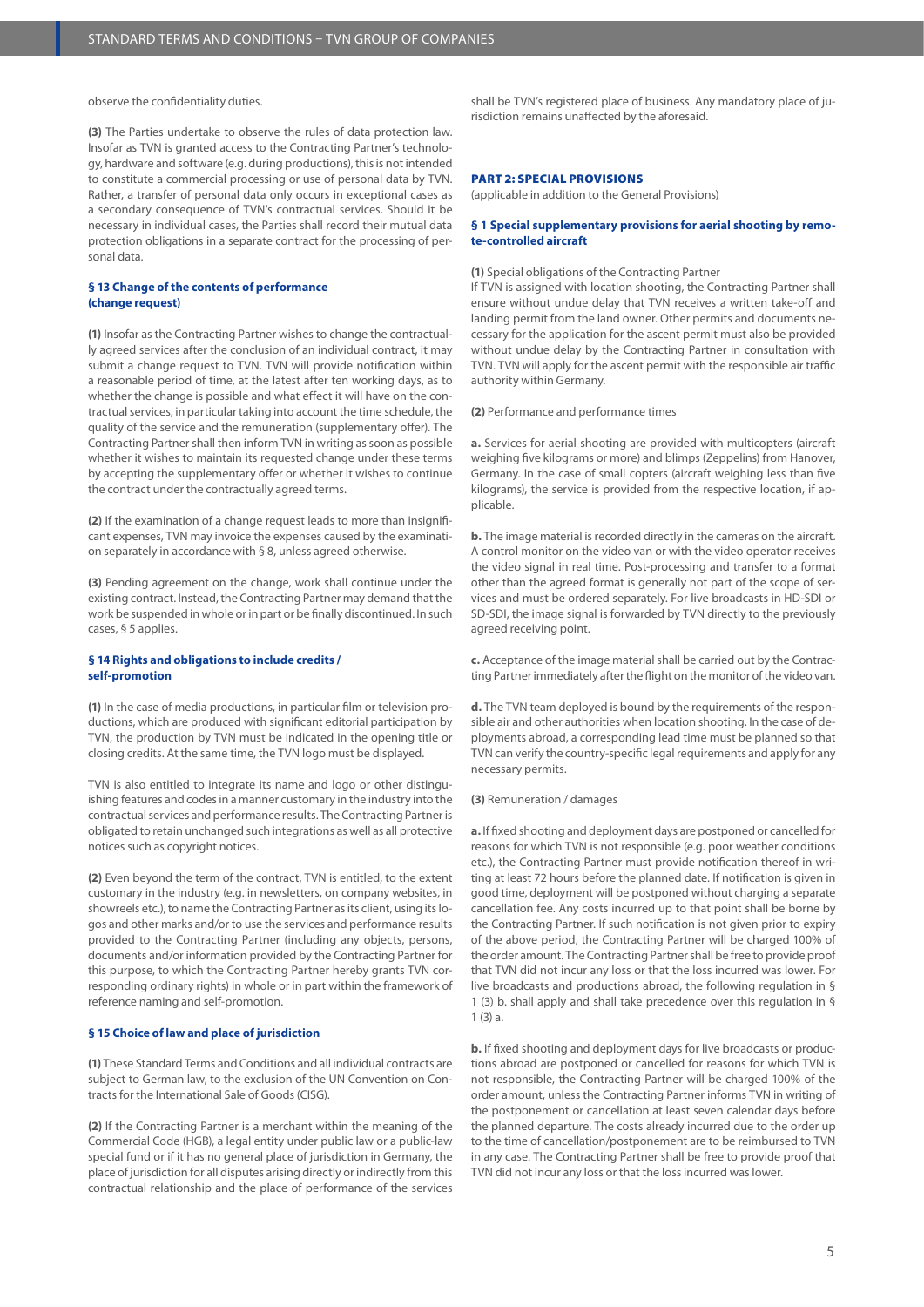**c.** If the order is for a deployment abroad, the costs for the A.T.A. Carnet document for the temporary import of equipment are to be borne by the Contracting Partner (applies only if the order relates to deployment in countries which are members of the A.T.A. Convention).

### **(4)** Safety information

**a.** The deployment may be aborted for safety reasons by the pilot or the flight director at any time. This also applies in case of poor visibility or weather conditions.

**b.** The electrically operated multicopters may not be used directly above uninvolved persons (e.g. at public events) or above spectators. The blimp may also be used above spectators after prior clarification in each individual case with the responsible air traffic authority.

**c.** Depending on the environment and the size of the flight system, the maximum operating radius of the multicopter is between 50 and 250m at a maximum flight altitude of approx. 100m above the pilot's location. The blimp has a larger operating radius. There must always be direct visual contact between the aircraft and the pilot.

**d.** Depending on the requirements, the multicopter can be used up to wind force 5 Bft (35 km/h). The small copter can be used up to 4 Bft (20 km/h). The blimp can be used up to 3 Bft (15 km/h) (gusts of wind max. 25 km/h).

**e.** All planned deployments must be coordinated in detail with TVN in good time before the deployment. When using the blimp, a preliminary inspection of the locations to be filmed is necessary. Special arrangements must be made for the take-off and landing areas of the blimp. These are to be clarified with the responsible TVN flight director.

**f.** All issues with security relevance must be discussed with TVN in good time in advance.

**g.** Separate security measures apply in public spaces and must be discussed in advance.

**h.** Actors or other persons (e.g. performers, cameramen, extras, etc.) who, contrary to the above-mentioned advice, are active in any form in the danger area of the aircraft at their own request or at the request of the Contracting Partner shall bear responsibility for any injuries and any resulting damage incurred. Risks arising from the above-mentioned deployment of persons must be expressly insured by the Contracting Partner.

**i.** If TVN, prior to the deployment, draws the Contracting Partner's attention to special risks involved with the deployment (e.g. deployment over water, deployment over metallic terrain etc.), but the Contracting Partner nevertheless wishes to carry out such deployment, the Contracting Partner shall be liable for any loss resulting from the realisation of the risk named by TVN.

# **§ 2 Special provisions for the rental of studios / premises / equipment / costumes, props and accessories**

# **(1)** Rental object / period of use

**a.** With the conclusion of the rental agreement for the rented items specified in the individual contract (recording and music studios etc.), the Contracting Partner assumes the obligation to procure exclusively from TVN all decorative items, technical equipment, costumes/props/accessories, all equipment required for the production – including location shooting –, all technical services and comparable services. This particularly affects the use of the mixing, music and editing rooms as well as the electronic production technology, which includes the final production after the completion of shooting.

**b.** Unless agreed otherwise, the rented rooms and objects are generally only available to the Contracting Partner on working days. Work on weekends and public holidays must be agreed in each individual case and in good time with the central planning department or the TVN contact person. The Contracting Partner is obligated to comply with the agreed times such as start and end times. If the Contracting Partner does not take over the rented rooms or objects at the agreed start time, it is nevertheless obligated to pay the rent from this time onwards.

**c.** TVN is entitled to take the necessary precautions for cleaning at the expense of the Contracting Partner insofar as the Contracting Partner fails to fully carry out the cleaning work by midnight of the last day on which the rooms are made available to the Contracting Partner. For each day on which the contractually rented rooms, including the ancillary rooms, are not clean-swept, TVN is entitled to lump-sum damages in the amount of one full studio rent (daily rent). The Contracting Partner shall also bear the costs of waste and rubble disposal, which shall be invoiced to the Contracting Partner at the daily rate plus 15% service fee. The Contracting Partner shall be free to provide proof that TVN did not incur any loss or that the loss incurred was lower.

### **(2)** Supplementary rental services

**a.** The heating fee includes the heating of ancillary rooms made available to the Contracting Partner. Heating on Saturdays and Sundays, if requested by the Contracting Partner, will be charged separately. The Contracting Partner is not entitled to demand a specific temperature in the studio or to put additional heating devices into operation without TVN's approval. Heating is carried out by using the existing heating capacities and heating times.

**b.** The normal water/heating/electricity consumption in the rooms/studios will be charged on a pro rata basis. Water consumption for decorative purposes or on the premises will be charged to the Contracting Partner according to the interim meter reading. The Contracting Partner is generally provided with the normal quantity and type of electricity. The technical management must be notified at least 48 hours in advance of any intended higher electricity consumption in the studio or on the premises. Electricity is charged on the basis of the reading of the studio electricity meters according to the current price list.

**c.** The fees for telephone calls, internet access, telegrams, faxes and telexes are based on the current price list. The Contracting Partner is obligated to pay all charges arising from the use dur-ing the rental period of the telephones located in the rooms rented by the Contracting Partner.

#### **(3)** Decorative objects

**a.** At the end of the rental period, the Contracting Partner is obligated at TVN's discretion to either restore modified decorative objects to their former condition at its own expense or to leave them to TVN in the modified condition free of charge.

**b.** At TVN's discretion, lost or destroyed objects are either to be replaced by the Contracting Partner at its own expense with equivalent objects or the Contracting Partner is charged for such objects at their market price plus a 15% service fee. The latter applies to projection lamps that become unusable due to use or damage.

**(4)** Technical equipment and costumes / props / accessories

**a.** Objects taken over from the Contracting Partner for processing or proper storage may, at TVN's discretion, also be stored in collective warehouses. Storage will be carried out by TVN with due care. The Contracting Partner shall be responsible for labelling and insurance of these objects. TVN is entitled to charge storage fees in accordance with a separate agreement. TVN may demand at any time that the stored objects be taken back.

**b.** The nature, scope and duration of the provision of the objects are defined in the delivery and service documents. The nature and scope of the accessories that are part of the rental are determined by TVN according to suitability, unless expressly agreed otherwise.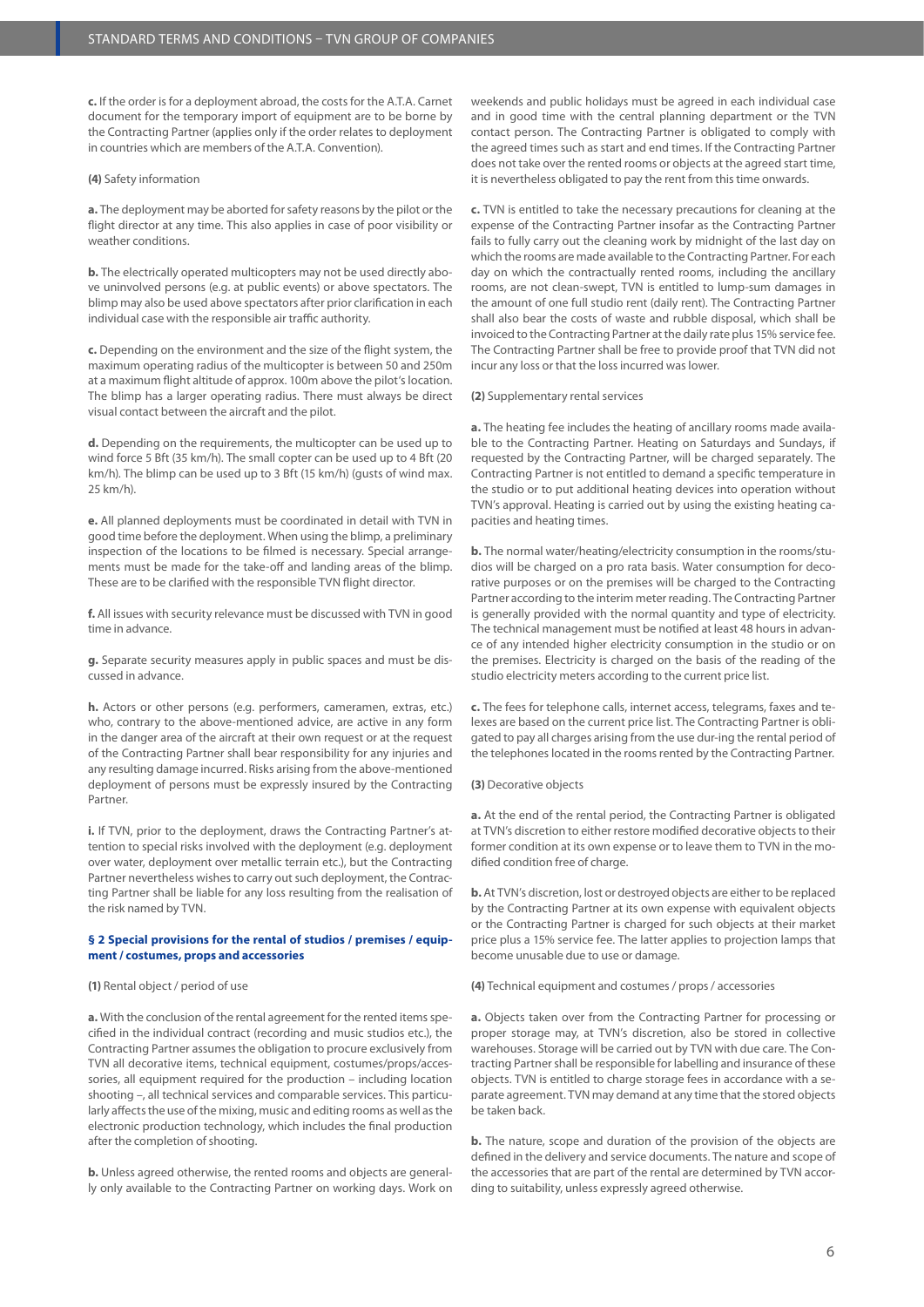**c.** The place of delivery is the TVN warehouse or another place specified by TVN to the Contracting Partner. The Contracting Partner must satisfy itself of the completeness and proper condition of the rented objects, including accessories, at the place of delivery. Notifications of defects or the invoking of shortfalls can only be made in writing immediately after the objects have been delivered or taken over, including a precise specification. The Contracting Partner is obligated to handle the objects provided to it with due care, to store them properly and to transport them to and from the storage locations at its own expense and risk. Except with TVN's consent, rented objects may not be sublet or left to others, altered and, unless agreed otherwise, may be transported only within the Federal Republic of Germany.

**d.** If TVN's stock of studio equipment is not sufficient, TVN confirms to be willing to procure the necessary items for the Contracting Partner from third parties. This does not result in any corresponding contractual obligation on the part of TVN. TVN accepts no liability for the quality of such objects. They are invoiced at the rental price charged by the respective third-party provider, plus administration and procurement costs.

**(5)** Termination of rent / returning the rental objects / damages

**a.** The Contracting Partner is obligated to compensate TVN for the loss incurred if TVN is caused to terminate the contractual relationship prematurely due to unlawful behaviour on the part of the Contracting Partner or if the Contracting Partner fails to comply with contractually agreed performance times. In such cases, the obligation to pay damages refers to the full amount of the unused services, in the case of studio rentals, however, to at least 150.00 Euro per day plus double the studio rent for each studio ordered but not used. The Contracting Partner shall be free to provide proof that TVN did not incur any loss or that the loss incurred was lower.

**b.** Rented rooms, including ancillary rooms, are handed over to the Contracting Partner in a clean-swept condition at the beginning of the contractually agreed rental period and are to be returned in the same condition at the end of use. All clean-up work shall be at the expense of the Contracting Partner, on a time-and-materials basis. The Contractual Partner shall only be released from this obligation once an employee to be determined by TVN has approved the condition of the rented rooms including the ancillary rooms.

**(6)** Transfer of risk / special obligations of the Contracting Partner

**a.** From the day on which the rental object is made available until it is taken back by TVN, the risk of damage and destruction passes to the Contracting Partner who is also liable for the completeness of the rental object from the day when it is made available until it is returned. The Contracting Partner shall take over the studio and the studio equipment, devices, machines etc. as is.

**b.** All necessary repair work during the rental period shall be borne by the Contracting Partner, unless it is caused by the normal wear and tear of the contractual object.

**c.** The Contracting Partner shall without undue delay report any damage to the rental object occurring during the rental period.

**d.** For productions with spectators, the Contracting Partner must inform the central planning department at least ten working days before the start of production of the exact times, the number of persons and the need for ancillary rooms and facilities (cloakrooms, toilets, parking spaces, etc.), in writing or by e-mail with confirmation of receipt.

**e.** The Contracting Partner is responsible vis-à-vis TVN for compliance with all relevant statutory, government and trade association regulations, in particular the industrial safety and accident prevention regulations and the generally accepted technical rules and standards. TVN is entitled to prohibit activities and measures that it considers dangerous, or to demand the implementation of all security measures that appear necessary.

**f.** The Contracting Partner is obligated to adequately insure the rental object against all risks for which the Contracting Partner or a third party is liable to TVN under these Standard Terms and Conditions or under the individual contract. In addition, the Contracting Partner is obligated to adequately insure all risks arising from the use of the services, in particular the liability risk vis-à-vis TVN, including liability for consequential damage and loss of profits, as well as vis-à-vis the persons participating in the production and working on the premises.

#### **(7)** Fire service / specialists

**a.** The provision of firefighters is carried out in accordance with the applicable government regulations. Invoicing is either based on an hourly rate or a flat rate according to the price list. This also covers the inspection and maintenance costs for the fire extinguishing system. In the case of productions with spectators, additional safety measures (entrance controls, fire and object protection, etc.) are required in accordance with the applicable government requirements. The provision of security and auxiliary staff must be agreed with the central planning department at least four working days before the start of production.

**b.** The provision of specialists for whom the salary price list does not contain any regulation shall be subject to a special agreement.

### **(8)** Rental price

The TVN price lists valid during the period of use and the delivery and service documents to be drawn up shall serve as the basis for invoicing the rental price or remuneration for the studios, equipment including accessories and other services provided to the Contracting Partner. If the price calculation depends on the duration of use, the day when the rental objects are made available and the day when they are returned are always included in the calculation. Saturdays, Sundays and public holidays during the rental period will only be exempt from invoicing if it can be proven that on these days TVN's personnel or material services were neither required to be kept on stand-by nor used. If the remuneration is charged in the form of a lump-sum for a specified period of time, the time exceeding the time underlying the calculation of the lump-sum shall be charged at the regular price according to the price list.

# **§ 3 Special provisions for the provision of staff by TVN**

**(1)** Provision / obligations of the Contracting Partner

**a.** The Contracting Partner may not make TVN staff available to third parties without TVN's permission. The required staff must be requested in writing from the central planning department in good time, at the latest by 12.00 noon on the previous day.

**b.** TVN is prepared to procure the required staff for the Contracting Partner if its own staff is not sufficient. All additional costs incurred due to the use of external staff, such as travel expenses, higher wages and the like, shall be borne by the Contracting Partner. TVN does not warrant that it will always be possible to provide or procure the requested staff for the Contracting Partner.

**c.** If TVN wishes to itself use staff that has been made available for a longer, indefinite period of time, TVN shall give two days' notice. The Contracting Partner may also only return to TVN staff made available to the Contracting Partner for a period of more than three days upon two days' notice, unless TVN agrees to take such staff back earlier.

**d.** Through the provision of staff, TVN's authority to issue instructions to such staff is transferred to the Contracting Partner by delegation of the right of direction. Responsibility for compliance with the legally regulated working hours as well as other legal regulations existing for the protection of employees, in particular the Occupational Safety and Health Act (Arbeitsschutzgesetz), shall also be incumbent upon the Contracting Partner. Loss of working hours caused by compliance with statutory regulations shall be borne by the Contracting Partner.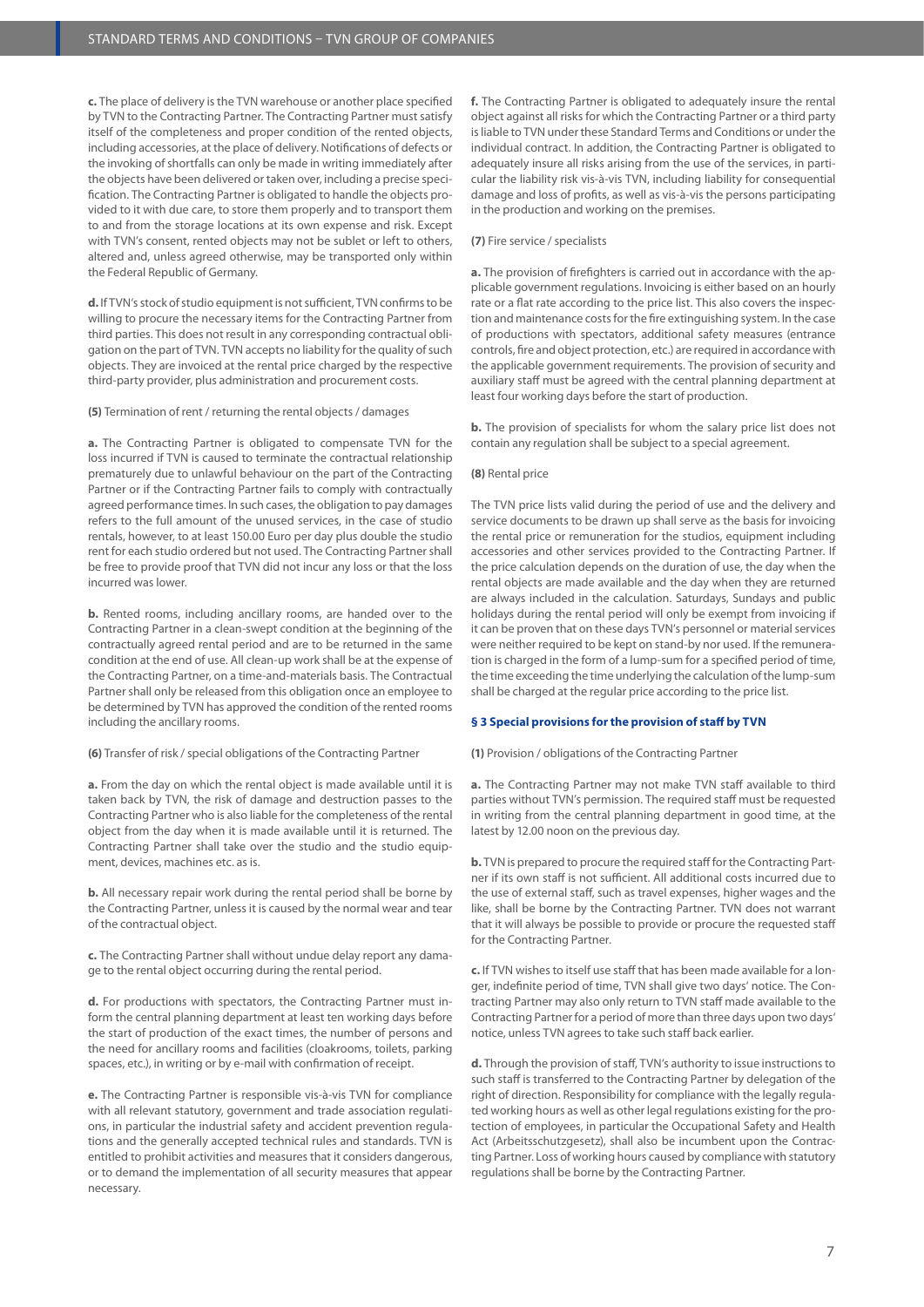**e.** Overtime work can only be ordered by the Contracting Partner after approval by TVN's central planning department. Requests for overtime following normal working hours must be submitted in writing to the central planning department no later than at 10.00 a.m. of the day in question, and requests for work on days that are not considered working days by law or collective agreement no later than 48 hours before the requirement. During the term of the contract, the Contracting Partner and its agents are obligated to comply with the statutory provisions on occupational health and safety when using staff made available by TVN.

**f.** TVN shall obtain the necessary official permits for work on Sundays and public holidays, insofar as such work is to be carried out in the territory of the municipality of Hanover, Germany. The fees will be invoiced to the Contracting Partner. For corresponding work outside Hanover, the Contracting Partner must obtain approvals from the authorities responsible for the planned deployment location.

**g.** During working hours, the staff must be given the opportunity to have breakfast and lunch. The quarter-hour breakfast break and the half-hour lunch break do not count as working time.

**h.** If the use of public transport is no longer possible after the end of working hours, the Contracting Partner must provide a means of transport or accommodation.

### **(2)** Remuneration / cost provisions

**a.** The Contracting Partner is prohibited from granting, either itself or through third parties, directly or indirectly, any form of remuneration or benefits to TVN employees.

**b.** Travel costs, incidental expenses, special remuneration components such as shift, night, hardship, dirt and height allowances, as well as break and daily allowances, allowances for off-site work and the like may not be paid directly by the Contracting Partner to the TVN employees, but are paid directly by TVN on the basis of the confirmation issued by the Contracting Partner or its agent on the daily report, and are charged to the Contracting Partner with a 15% service fee.

### **(3)** Non-solicitation

The Contracting Partner undertakes to refrain from directly or indirectly enticing away any TVN employees during and for a period of two years after termination of the contract. For each breach of this obligation, the Contracting Partner shall pay TVN a contractual penalty amounting to two gross annual salaries (including bonuses, royalties) of the employee concerned who was enticed away by the Contracting Partner in violation of this obligation, whereby the gross annual salary of the employee concerned in the year before the contractual penalty was forfeited shall be decisive for the calculation of the contractual penalty.

### **§ 4 Special Terms and Conditions of Purchasing of TVN**

### **(1)** Delivery time

**a.** The delivery time begins upon receipt by the Supplier of the order from TVN. Delays in delivery and performance due to force majeure and due to events that make delivery by the Supplier considerably more difficult or impossible shall not lead to an extension of the delivery time.

**b.** If the Supplier does not perform within the agreed delivery time, TVN is entitled to set a reasonable period of grace, which need not exceed one week. If delivery is not made during this period of grace, TVN is entitled to withdraw from the contract in whole or in part and to demand damages for non-performance or procure replacement at the Supplier's expense.

**c.** The Supplier is obligated to inform TVN without undue delay if it is found that it will not be possible to meet the agreed delivery deadline. If the Supplier is responsible for the non-compliance with the agreed periods and deadlines or is in default, TVN is entitled to charge damages in the amount of 0.5% of the invoice amount of the affected delivery per day of delay, but not exceeding 5% of the invoice amount. The Supplier is free to provide proof that TVN has not incurred any loss or that the loss incurred is lower. Further claims that TVN may have shall remain unaffected by this.

**d.** In the event of delivery before the agreed time, TVN reserves the right to return the goods at the Supplier's expense. If TVN does not return the goods despite premature delivery and stores the goods, this is done at the Supplier's expense and risk. The due date of the agreed payment shall not be affected by this.

### **(2)** Transfer of risk / shipment

**a.** The Supplier undertakes to make notification of dispatch separately for each individual shipment. The object, the quantity, the weight, the packaging, the mode of shipment and the labelling of the delivered goods must be indicated in this context. The notice of dispatch must be in the possession of TVN at the latest upon arrival of the goods. Otherwise, TVN is entitled to reject the goods.

**b.** All deliveries to TVN shall be free of charge, including packaging, insurance and any other costs, taxes or customs duties.

### **(3)** Warranty / guarantee / title

**a.** The Supplier warrants that the delivered goods comply with the legal and government regulations applicable to their distribution and use and that they do not violate any third-party rights.

**b.** The period for TVN to give notice of visible defects is three weeks from acceptance or receipt, and three weeks from detection of the defect for non-visible defects. In order to safeguard TVN's warranty claims, it is sufficient if the notification is dispatched by TVN within the stated period.

**c.** Upon payment of the agreed remuneration, title to the goods passes to TVN. Extended security rights for the Supplier, such as extended retention of title in case of all monies clauses, group retention of title or similar, do not apply.

## **(4)** Payments

**a.** The agreed prices are fixed prices and preclude subsequent claims of any kind.

**b.** For each delivery that is not a partial delivery of an order placed at a lump-sum price, the invoices are to be issued in duplicate, at the latest upon dispatch, and shall be sent separately to TVN. Invoices may not be enclosed with the delivery of goods.

**c.** Payments shall be made 14 days from receipt of the invoice by the central purchasing department less 3% discount, or 30 days from receipt of the invoice without deduction, at TVN's discretion either by sending a crossed cheque or by transfer to a bank/post office bank account held by the Supplier.

**d.** TVN is always entitled vis-à-vis the Supplier to offset, withhold or reduce payments in the event of warranty claims. TVN is also entitled to these rights vis-à-vis companies affiliated with the Supplier pursuant to section 15 AktG.

**e.** Advance payments by TVN shall only be made if adequate security is provided, for example in the form of a bank guarantee.

**f.** Invoices must be sent in electronic form as a pdf document to the following address: lieferantenrechnung@madsack-mediengruppe.de.

**(5)** Liability